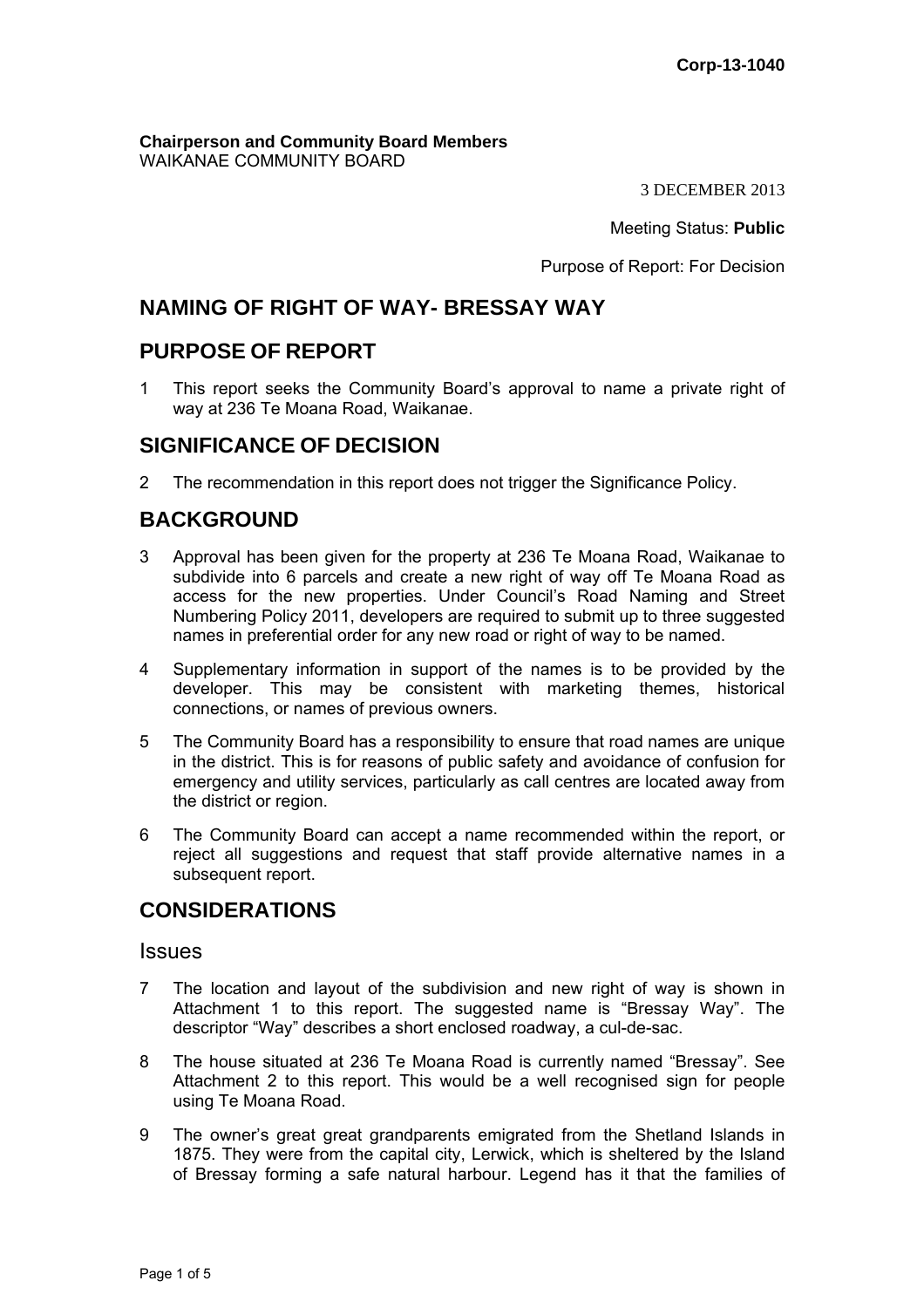Lerwick used to shelter in the caves of Bressay to avoid the predations of privateers (pirates).

- 10 The current Laurenson family has lived on the property at 236 Te Moana Road for 18 years. They have a strong association to the original home of their ancestors, in the Shetland Islands, and consider their property a safe haven and shelter for the family, the name Bressay supporting this.
- 11 The developer has consulted with iwi representatives and the Kāpiti Historical Society, regarding the suggested name. All have agreed that it would be suitable, having a historical and meaningful family link.
- 12 The developer has submitted just one suggested name. If it is not approved, the developer will accept the new addresses being numbered, according to the standards, as Te Moana Road addresses.

## Financial Considerations

13 The cost of signage is paid by the developer as a condition of the resource consent for this subdivision.

## Legal Considerations

14 There are no legal considerations.

## **Delegation**

15 Under section 10.24 of the Road Naming and Street Numbering Policy 2011, the Council has delegated the authority to Community Boards to:

*accept or reject staff recommendations on: road names; or the alteration of the name of any road; or part of any road within the Board's community area. If all names are rejected the Board may request a further report.* 

The Community Board can *either* approve the name proposed in this report, *or* reject it and accept Te Moana Road addresses, *or* ask for other names to be proposed.

### **Consultation**

16 Written consultation has occurred with the developers, and representatives from Kāpiti Historical Society and Te Āti Awa ki Whakarongotai Charitable Trust.

### Policy Implications

17 The suggested name is in line with the Council Road Naming and Street Numbering Policy 2011 objectives.

## Tāngata Whenua Considerations

18 There are no iwi or Treaty of Waitangi issues resulting from this report.

### Publicity Considerations

19 There are no publicity issues resulting from this report.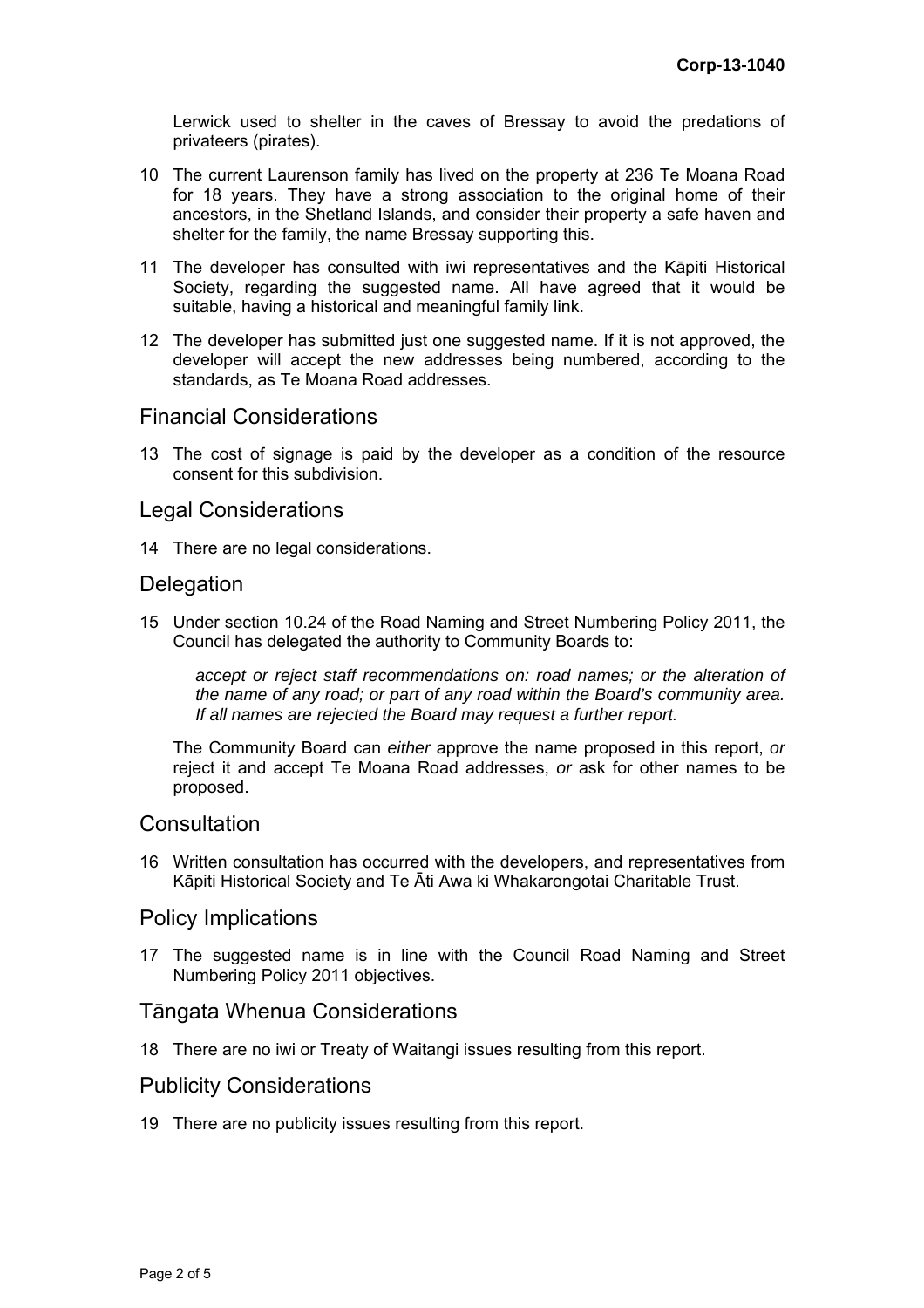# **RECOMMENDATIONS**

20 That the Waikanae Community Board approves the naming of the new private right of way shown in Attachment 1 to report Corp-13-1040 as "Bressay Way".

| <b>Report prepared by:</b>    | Approved for submission by:           |
|-------------------------------|---------------------------------------|
| <b>Bridget Carthew</b>        | Sean Mallon                           |
| <b>GIS Data Administrator</b> | Group Manager Infrastructure Services |
|                               |                                       |

# **ATTACHMENTS:**

Attachment 1. Layout of subdivision and right of way Attachment 2. Existing property nameplate

 $\overline{\phantom{a}}$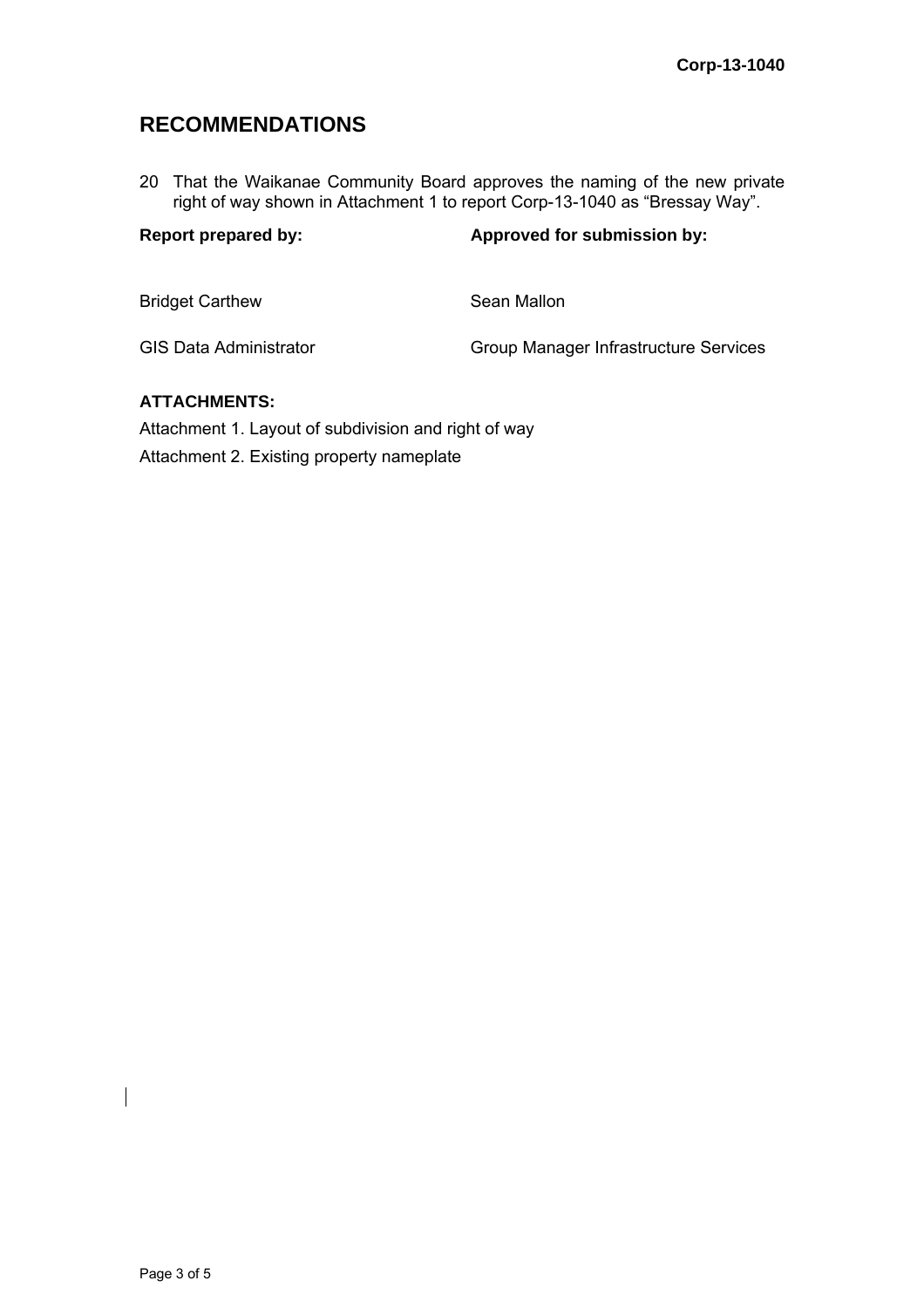

Attachment 1. Layout of subdivision and right of way